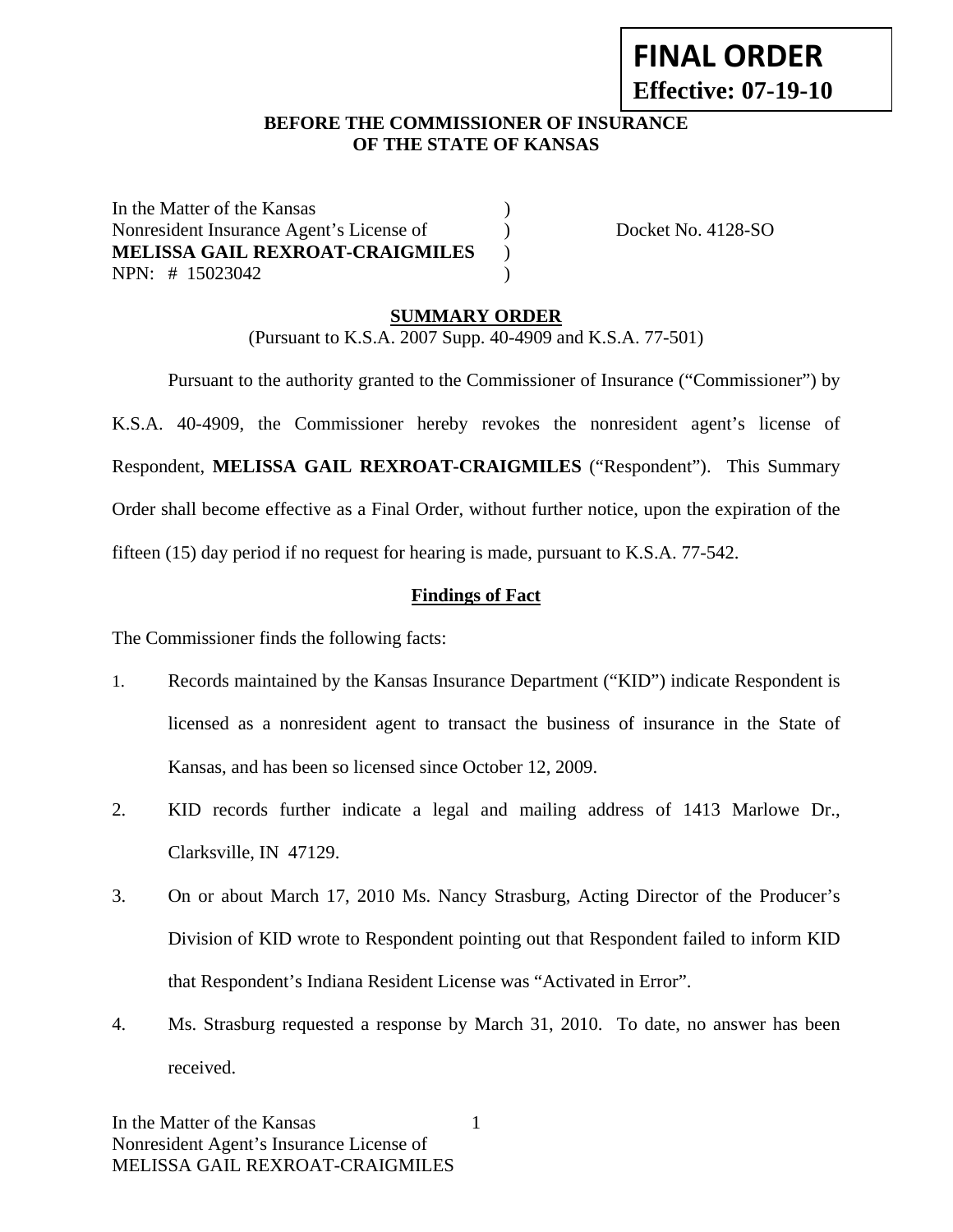5. On April 22, 2010, the undersigned staff attorney wrote to Respondent outlining the above issues and inviting Respondent to respond within fifteen (15) business days. The letter has not been returned and the Respondent has not replied.

## **Applicable Law**

- 6. K.S.A. 40-4909 states, in pertinent part:
	- (a) The commissioner may deny, suspend, revoke, or refuse renewal of any license issued under this act if the commissioner finds that the applicant or license holder has:
		- (8) Used any fraudulent, coercive, or dishonest practice, or demonstrated any incompetence, untrustworthiness or financial irresponsibility in the conduct of business in this state or elsewhere.
- 7. K.S.A. 40-2,125(b) provides that a producer must respond to any proper inquiry of the Commissioner.
- 8. K.S.A. 40-4906 and K.S.A. 40-4908 states that a producer must have a valid resident license in that producer's home state.

## **Conclusions of Law**

- 9. The Commissioner has jurisdiction over **MELISSA GAIL REXROAT-CRAIGMILES** as well as the subject matter of this proceeding, and such proceeding is held in the public interest.
- 10. The Commissioner finds that Respondent's Kansas nonresident license may be revoked because she did not respond to a proper inquiry of the Commissioner, nor show that she had a proper resident license in her home state.
- 11. The Commissioner finds, pursuant to K.S.A. 40-4909(b), that the insurable interests of the public are not properly served under Respondent's license.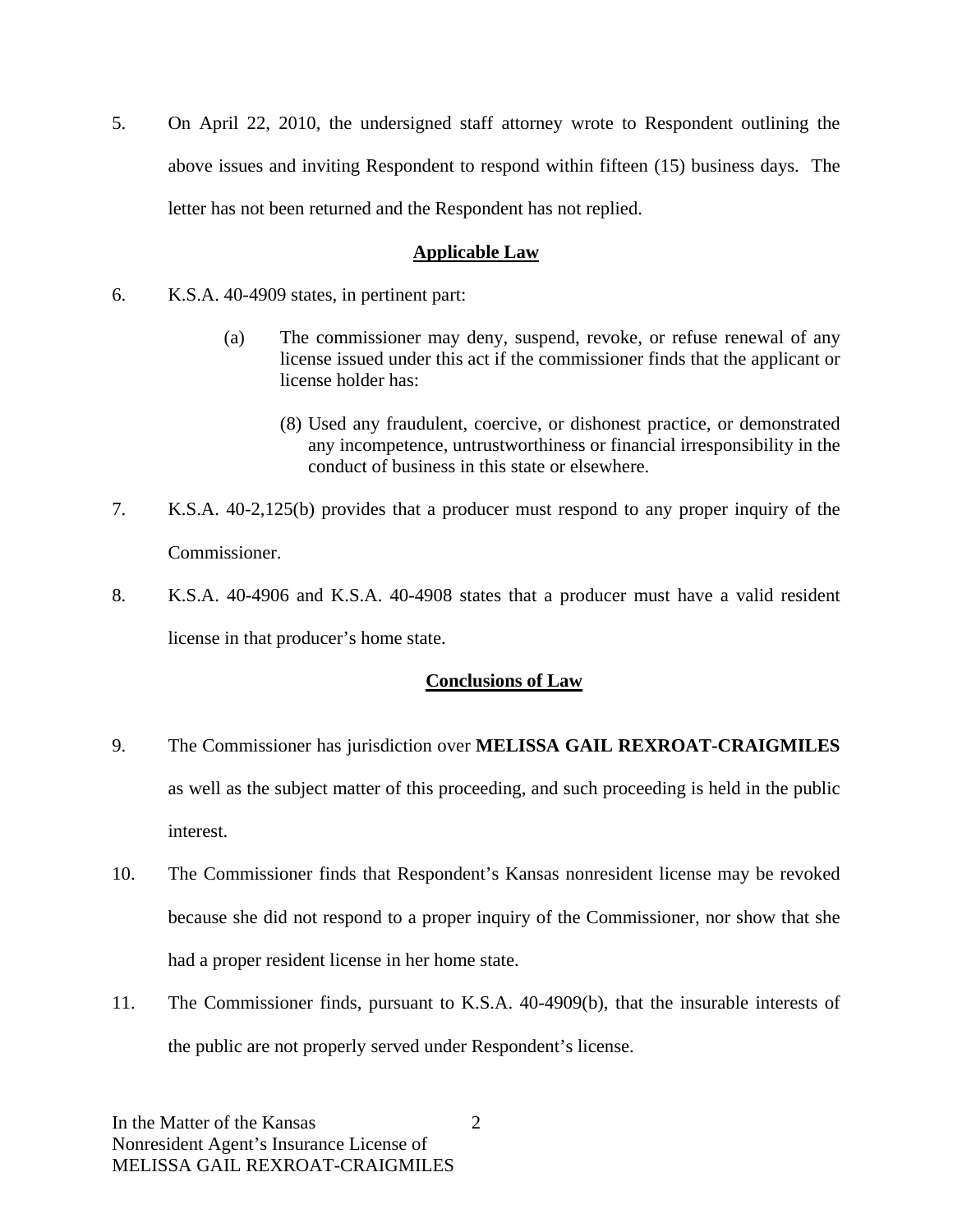12. Accordingly, the Commissioner concludes sufficient grounds exist for the revocation of the insurance agent's license of **MELISSA GAIL REXROAT-CRAIGMILES** pursuant to K.S.A. 40-4909(a) and (b).

### **IT IS THEREFORE ORDERED BY THE COMMISSIONER OF INSURANCE THAT:**

1. The Kansas Nonresident Insurance Agent's License of **MELISSA GAIL REXROAT-CRAIGMILES** is hereby **REVOKED** effective the effective date of this Order.

2. **IT IS FURTHER ORDERED** that **MELISSA GAIL REXROAT-CRAIGMILES** shall **CEASE** and **DESIST** from the sale, solicitation or negotiation of insurance and/or receiving compensation deriving from the sale, solicitation or negotiation of insurance conducted after the effective date of this Order.

### **NOTICE AND OPPORTUNITY FOR HEARING**

**MELISSA GAIL REXROAT-CRAIGMILES**, within fifteen (15) days of service of this Summary Order, may file with the Kansas Insurance Department a written request for hearing on this Summary Order, as provided by K.S.A. 77-542. In the event a hearing is requested, such request should be directed to:

John W. Campbell, General Counsel Kansas Insurance Department 420 S.W.  $9^{th}$  Street Topeka, Kansas 66612

Any costs incurred as a result of conducting any administrative hearing shall be assessed against the agent/agency who is the subject of the hearing as provided by K.S.A. 40-4909(f). Costs shall include witness fees, mileage allowances, any costs associated with reproduction of documents which become part of the hearing record, and the expense of making a record of the hearing.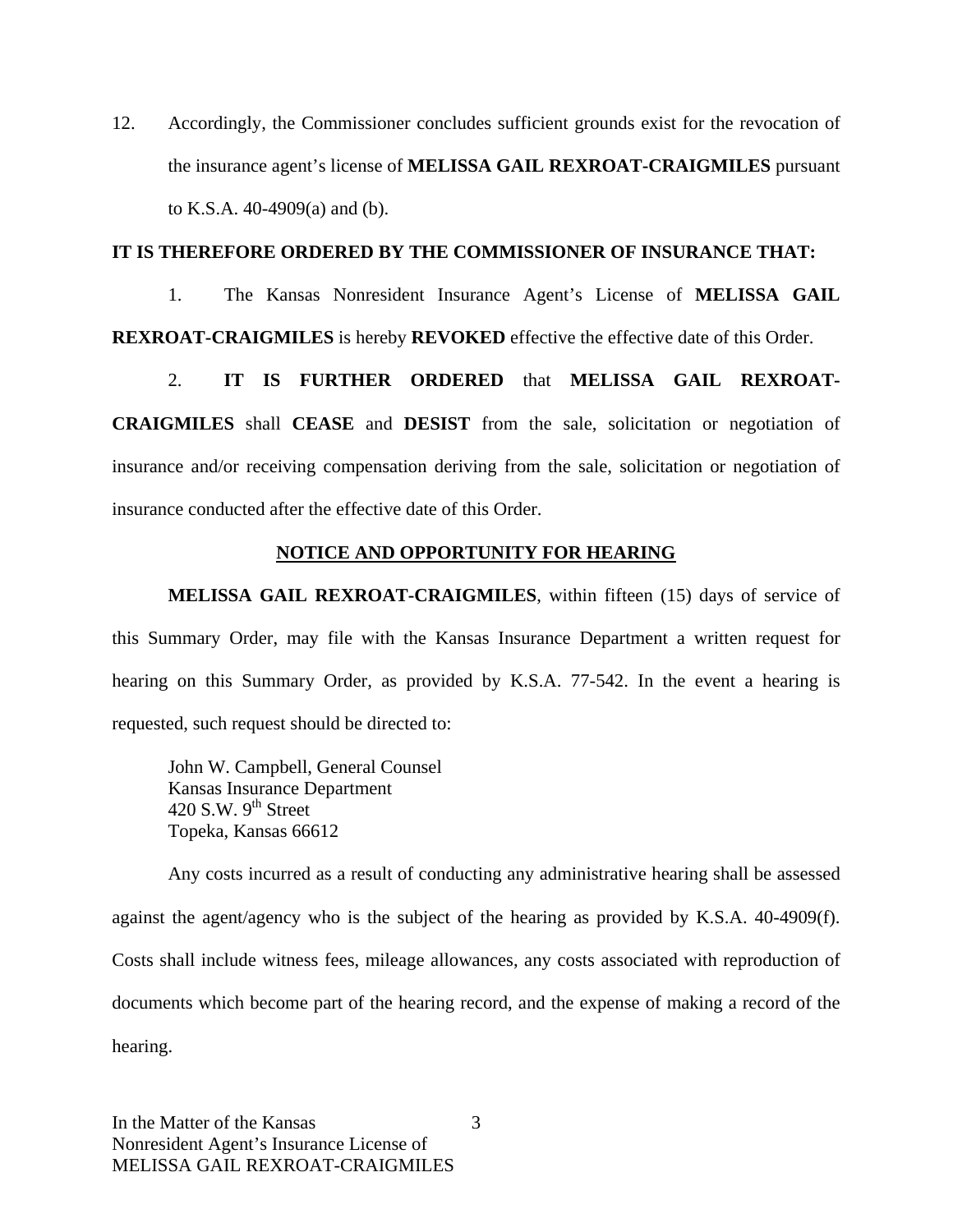If a hearing is not requested, this Summary Order shall become effective as a Final Order,

without further notice, upon the expiration of the fifteen (15) day period for requesting a hearing.

The Final Order will constitute final agency action in the matter.

In the event the Respondent files a petition for judicial review, the agency officer designated pursuant to K.S.A. 77-613(e) to receive service of a petition for judicial review on

behalf of the Kansas Insurance Department is:

John W. Campbell, General Counsel Kansas Insurance Department 420 S.W.  $9^{th}$  St. Topeka, Kansas 66612

## IT IS SO ORDERED THIS  $28^{th}$  DAY OF \_\_\_\_June\_\_\_, 2010, IN THE CITY OF **TOPEKA, COUNTY OF SHAWNEE, STATE OF KANSAS.**



 $\frac{1}{s}$  Sandy Praeger Sandy Praeger Commissioner of Insurance

 $\angle$ s/ John W. Campbell John W. Campbell General Counsel